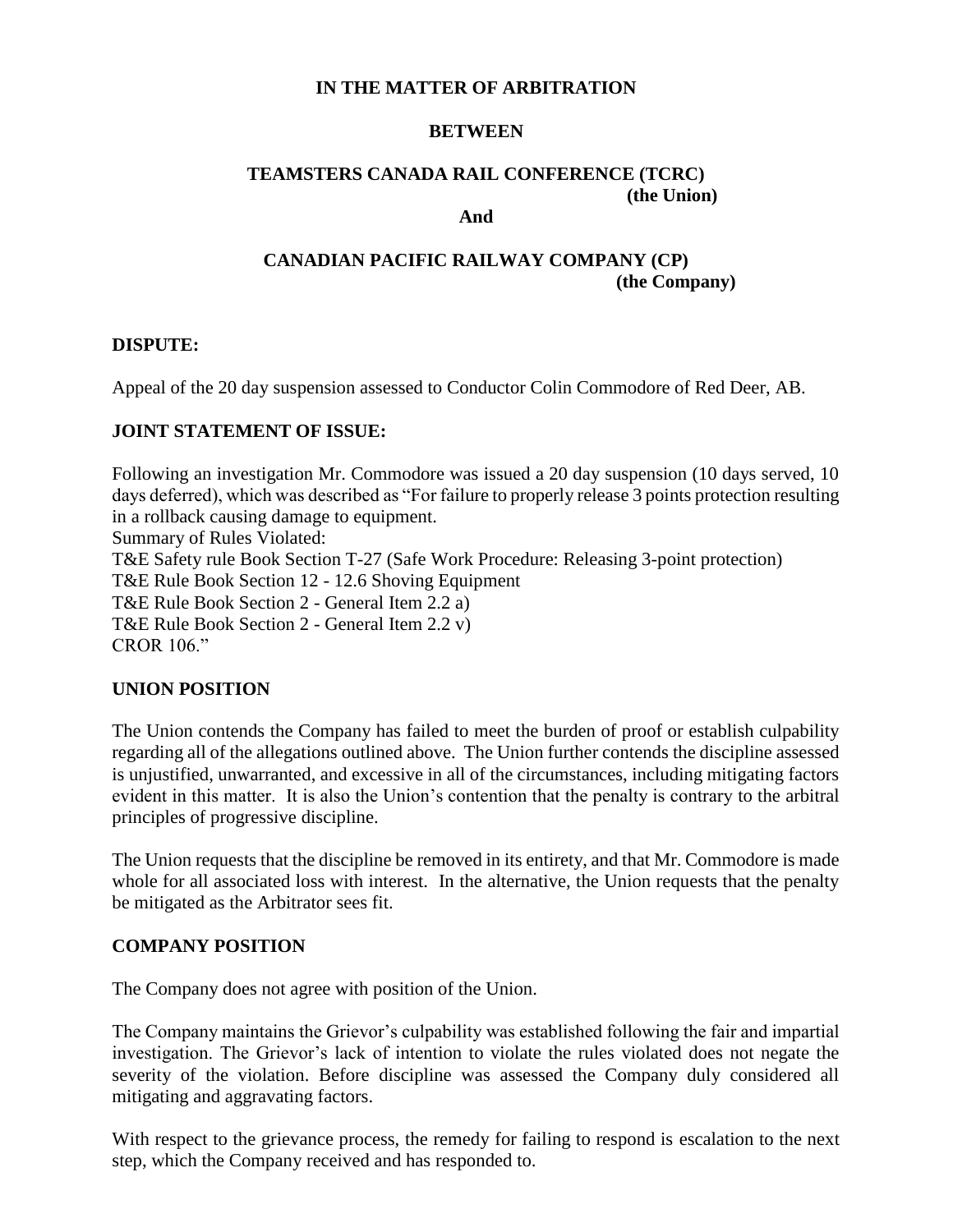The Company maintains the assessment of a 20 day suspension with 10 days deferred was appropriate, warranted and just in all the circumstances.

Accordingly, the Company cannot see a reason to disturb the discipline assessed and requests the Arbitrator be drawn to the same conclusion

\_\_\_\_\_\_\_\_\_\_\_\_\_\_\_\_\_\_\_\_\_\_ \_\_\_\_\_\_\_\_\_\_\_\_\_\_\_\_\_\_\_\_\_\_\_\_\_\_\_\_

Fulton

Dave Fulton Chris Clark

March 02, 2022

FOR THE UNION: FOR THE COMPANY:

 $\mathfrak{s}\times\mathfrak{a}\times$ 

General Chairman Manager Labour Relations TCRC CTY West Canadian Pacific Railway

**Hearing:** March 30, 2022 - By videoconference

#### **FOR THE UNION:**

Doug Edward – Sr. VGC, CTY West Dave Fulton – GC, CTY West Ryan Finnson – VGC ,CTY West Colin Commodore - Grievor

### **FOR THE COMPANY:**

Chris Clark, Labour Relations John Bairaktaris, Director Labour Relations

#### **AWARD**

### **JURISDICTION**

[1] The parties agree I have jurisdiction to hear and resolve this dispute with all the powers of an Arbitrator pursuant to Section 60 of the *Canada Labour Code*. This is an Informal Arbitration pursuant the Grievance Reduction Initiative Agreement of May 30, 2018 and Letter of Agreement dated September 7, 2021 between the parties. The protocols entered into by the parties provided for submission of detailed briefs filed and exchanged in advance of the hearing. At the hearing, the parties reviewed the documentary evidence and made final argument.

## **BACKGROUND**

[2] The initial facts giving rise to this matter are that on September 13, 2019, the Grievor was called as Engineer Trainee working assignment A32-13 at the CN Interchange in Red Deer. While the assignment was attempting to lift the west track of the CN interchange, their movement rolled back and contacted yard locomotives at the north end of the yard.

[3] While at the controls of the Locomotive, with coach, Engineer Styles, in the Conductor seat, the Grievor made a first attempt to move forward (southward) which was unsuccessful. The movement travelled in the opposite direction (northward). Engineer Styles advised the Grievor to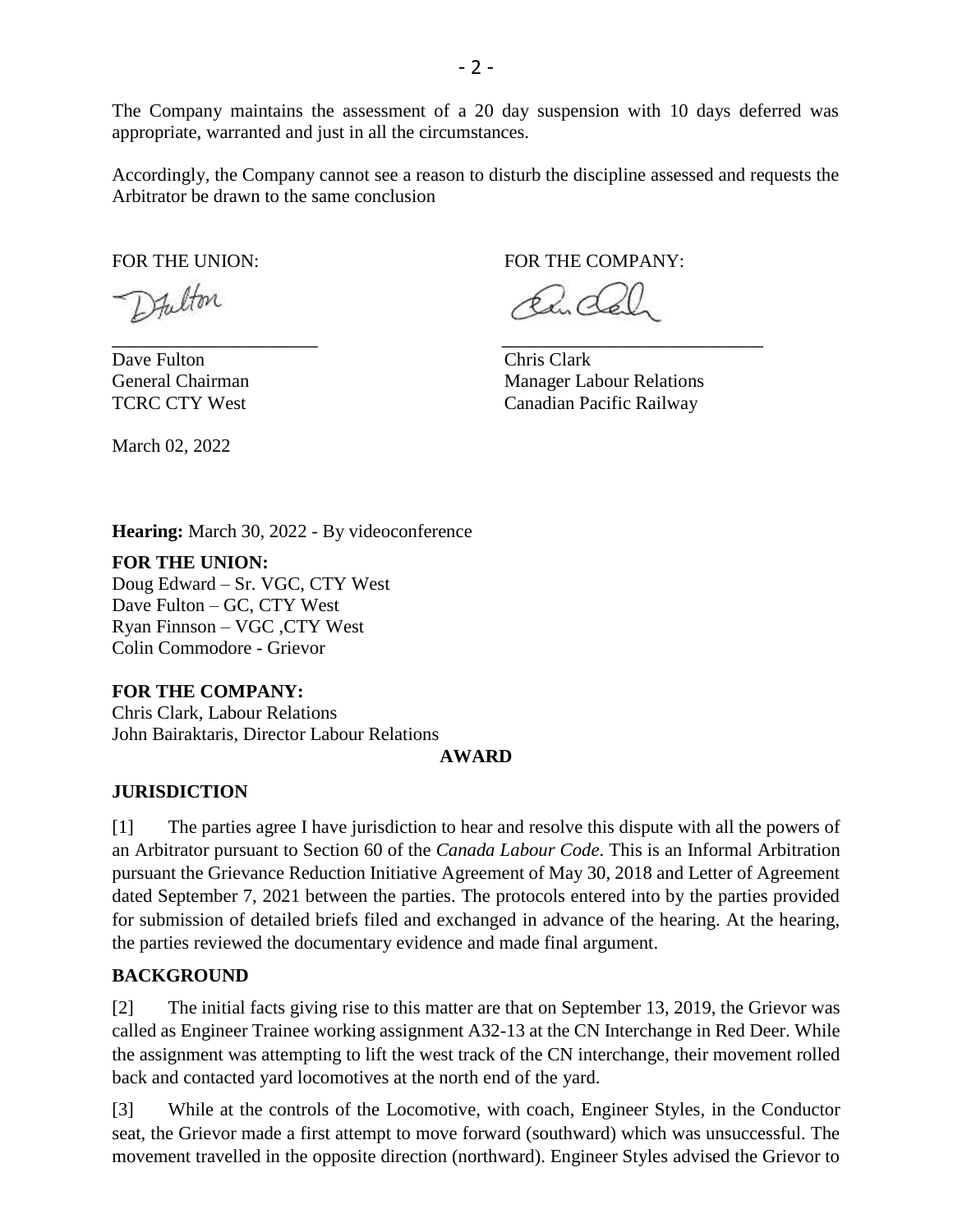apply air brakes to stop the movement while he went to investigate the 2nd unit which he found not loading properly.

[4] After a brief discussion with the Assistant Trainmaster, the crew attempted to cut off some cars in an effort to gain better momentum. On this second attempt, the movement again moved backwards contacting the stationary CN locomotives. When Engineer Styles returned to the lead locomotive, he noticed that the Grievor had not returned the generator field switch to the correct position after previously applying 3 point protection. This resulted in the 2<sup>nd</sup> unit not employing sufficient power and the reason for the roll back.

[5] The Company relies on CROA Cases 4630,4638,3845,3848 and 3844. The Union relies on Etobicoke General Hosp. and Nurses' Association (1977) 15 L.A.C. (2d) 172; CROA Cases 4492, 4622, 1677, 4620, 4630, 4687 and 4769.

## **ANALYSIS AND DECISION**

[6] The Company maintains that a fair and impartial investigation was conducted on September 26, 2019. The investigation confirmed that the Grievor understood the requirements of T-27 Safe Work Procedure. Releasing 3-point protection the Grievor did not take care in determining how much room was available at the north end of the track. He was aware of the grade at the CN Interchange, and did not check to see if the power on his train was loading properly before making his second attempt to lift the track. Based on the findings of the investigation, the Grievor was assessed a 20-day (10 deferred) suspension on October 11, 2019.

[7] The Union maintains that a 20-day suspension is clearly excessive given the facts. It says the Form 104 contains many alleged violations that are simply not borne out on the evidence. The Company has improperly "piled on" and exaggerated the incident. It says the Company has failed to consider all the relevant mitigating circumstances as set forth in the grievance correspondence.

[8] The Company argues that, in addition to his carelessness, the Grievor acknowledged his requirement to be conversant and comply with all rules and when in doubt, always take the safest course of action. In the instant matter, it argues that it does not appear that the Grievor's culpability is in dispute, only the quantum of discipline assessed.

[9] The Union argues that the Grievor was in training at the time under the supervision and instruction of a Locomotive Engineer who received no discipline for the incident. The Grievor had not been at this location in the past three years and it was the first time as a Locomotive Engineer Trainee. Curtis Picher, Trainmaster, who attended the incident noted in his memo of September 14, 2019 that the Grievor was forthright and accountable for his failure to immediately know what was done wrong.

[10] As the Union submitted in the Grievance process, the Grievor was a Locomotive Engineer Trainnee. Trainees can make mistakes. Supervising Engineers are provided to avoid those mistakes. That is why they have supervised training. The Union argues that the Company has been unfair in assessing discipline only to the Grievor for:

- The T-27 Safe work Procedure.
- Releasing 3-point protection
- Not determining how much room was available at the north end of the track.

[11] The Company's Book of Documents, Employee Report, and Accident Report sections indicates the individual actions of the Locomotive Engineer, the Grievor and the Crew in the